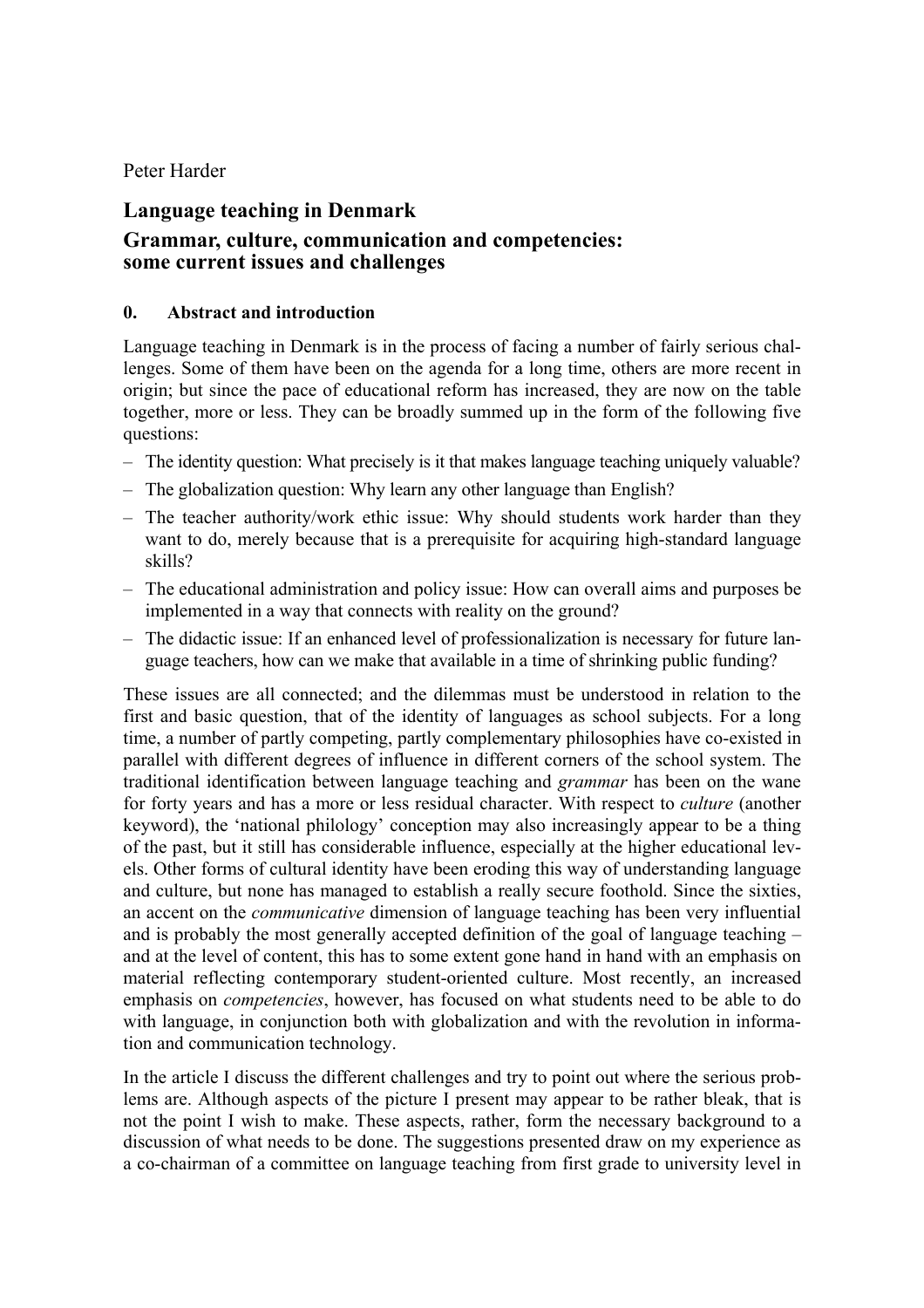the Ministry of Education, and I will present some of the suggestions made in the white paper that it produced. Among the suggestions are that four explicitly specified types of competency should be included as overall goals in the school curriculum: Number one is the use of language as a 'window on the world', i.e. the essentially receptive skill of using the language taught as a medium through which to gather knowledge and understanding of the culture(s) and society/ies associated with the target language. The other three are communication, aesthetic appreciation and response, and intercultural competence. The report emphasizes that the new goal of 'competencies', understood as things the students should be able to do with the language, cannot replace the old goal of more narrowly defined qualifications: if 'competencies' are to be anything more than a fancy buzzword, they must stand on the shoulders of good old-fashioned language skills. Once that is made clear, however, the committee believes that a competency approach may enable the school system to reinvigorate also some traditional goals, including those of the cultural dimension. However, a key issue will be the possibility of providing language teachers with opportunities for lifelong development of their professional skills.

# **1. The identity question: What precisely is it that makes language teaching uniquely valuable?**

Denmark is a small country which is strongly dependent on foreign relations, commercially as well as politically and culturally, so the need for foreign languages has never been seriously questioned. Combined with the fact that education generally has had a high priority, it means that by and large the situation is in many ways good when it comes to foreign language teaching and learning in Denmark. Language learning is generally believed to be both a good as well as a useful thing.

Within this broad continuity, however, the role of languages as part of the school curriculum has changed a great deal in the past hundred years. Until the beginning of the twentieth century, the classical languages were in a dominant position, with (on the one hand) an emphasis on ancient culture as the foundation of modern European identity and (on the other) an emphasis on grammar as the backbone of language acquisition. From the point of view of modern languages, this stands as the bad old days of language teaching, and in a way it is strange that there is any reason to mention this practice, since it is more than a hundred years since it was first denounced in Denmark, and it plays only a very marginal role nowadays. But precisely because it has survived as a bogeyman, it is necessary to remain aware of it in order to understand some of the present-day issues. Part of the reason is that there has been an unclear relation between on the one hand a writing-based and grammar-oriented teaching practice, and on the other hand a strong emphasis on cultural content – even if this is not logically necessary: an emphasis on culture and identity is fully compatible with a teaching style that emphasizes spoken communication and understanding. But historically there has been a certain affinity between grammar and culture, also because there has been a relationship between the prestige scales associated with grammatical correctness and high culture.

The cultural side of foreign language teaching has been associated the the pattern of thinking known as the 'national philologies'. In this model, the main argument for learning a language is to obtain access to the cultural riches to which the language provides the key. This has again traditionally been associated with a set of canonical authors and texts, including names like Shakespeare, Goethe and Molière. This canon has changed, and in the school contexts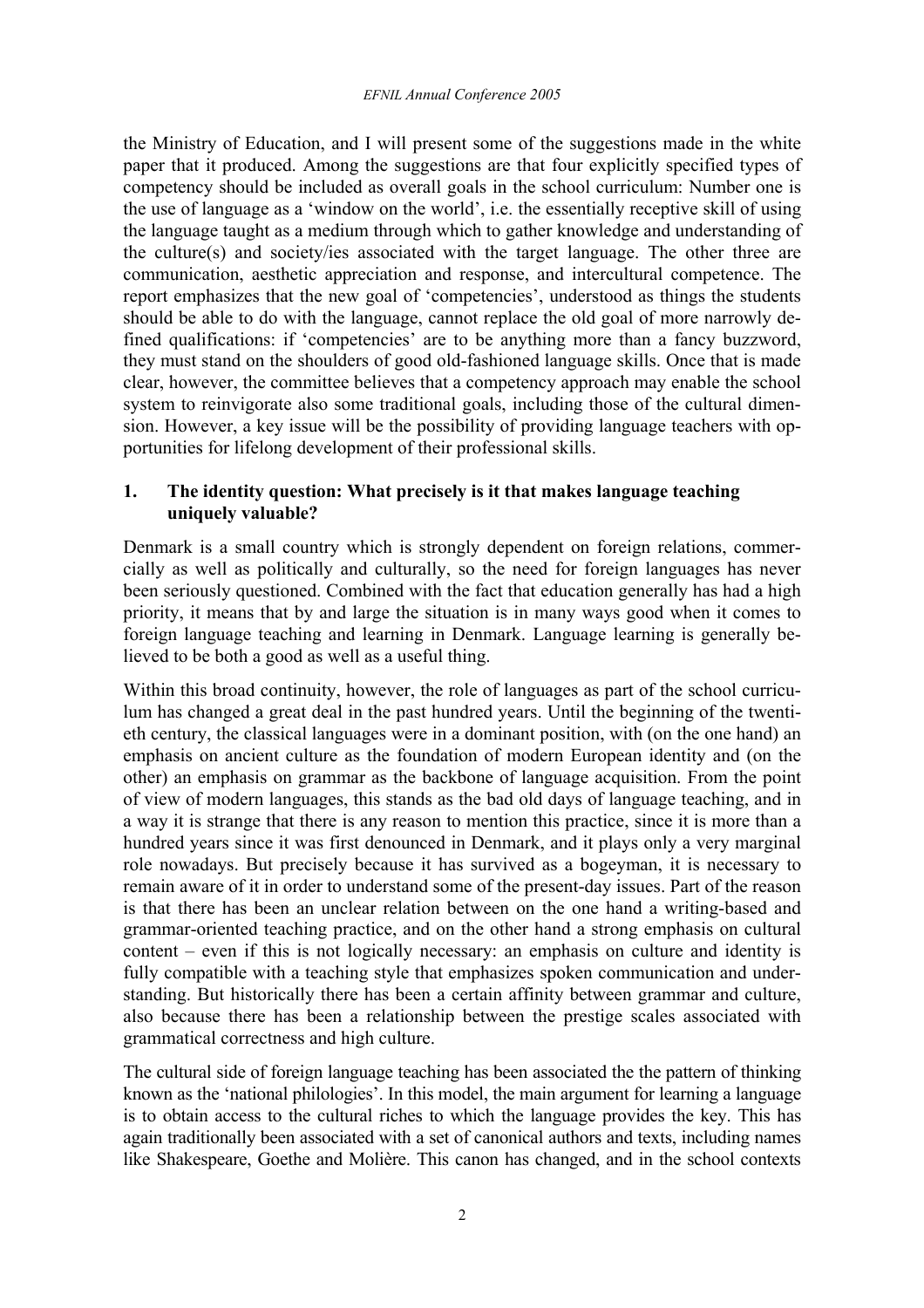the list of names has been extended to include aspects of popular culture, including popular singers and other personalities who could enhance and profile the attractions of the treasures of foreign culture that language learning would make accessible to younger generations.

As an aspect of perceived and potent cultural reality it has been clear for a while that the 'national philology' way of thinking is on the wane. One reason for this is the lessened prestige of high culture generally in the modern era and among broad sections of school children and students. When we teachers want to be open towards the winds of change we affirm that it is good thing that the snob element of culture has diminished – people who manifest an interest in high culture nowadays are likely to have a genuine interest in it rather than wanting to appear 'cultured'. But clearly it is easier to teach students if they have an advance respect for those aspects of high culture that they do not yet fully understand, as opposed to a situation when they increasingly demand that subjects have to compete for their attention based on what they are spontaneously interested in at the moment.

I shall return to the issue of school culture. But apart from the diminishing role of traditional high culture, the national philologies are also facing a threat from a different quarter. The association between nation and identity, and with it the association between cultural and linguistic identity, is being very quickly relativized because of the impact of increasing international contact, both on the cultural and the personal level. Young people are increasingly oriented towards a youth culture that is less evidently part of their national identity, and they increasingly go to work and live outside their own country. On the ideological level more than on the existential level, a currently influential way of thinking is bound up with multiculturalism, and this has to some extent left a manifest identification with the nation to groups that are not obvious targets of identification to large groups of young people. The nation has increasingly become a salient but contested concept in the public arena of cultural identification processes, rather than their obvious background. Where the nation used to be the major level of identification, there are now levels both above and below it that compete for identification, and on both levels the assumed link between language and culture is under attrition: Some cultural forces obviously operate across language barriers – others differ within the borders of a single overarching language community. We are all part-time internationalists, and part-time members of subcultures nowadays – and both levels are enrichments in relation to a situation where only a single prescribed national canon was available.

Even so, it is also slowly becoming clear how much of the cultural landscape has been bound up with this unity, even for those who have not thought of it in those terms. Specifically with respect to language teaching, this way of thinking has a strong link with for instance the integrative motives for language learning (especially of course in contexts where the language community is not physically present in the environment): If potential language learners admire and identify with the whole nation, it is easier to put the required effort into learning. If there is no identifiable "language-and-culture unit" that you can want to belong to, it therefore undermines one of the major motivational forces of language learning in school. Especially at the higher levels, some version of the view whereby the most impressive cultural achievements, as part of an overall view of the speech community/nation/heritage, is a central element in a language as a learning target, is difficult to replace as one of the mainstays in achieving high standards of language understanding. It is therefore not surprising that language teachers are generally oriented towards a self-conception as carriers of a cultural transmission process.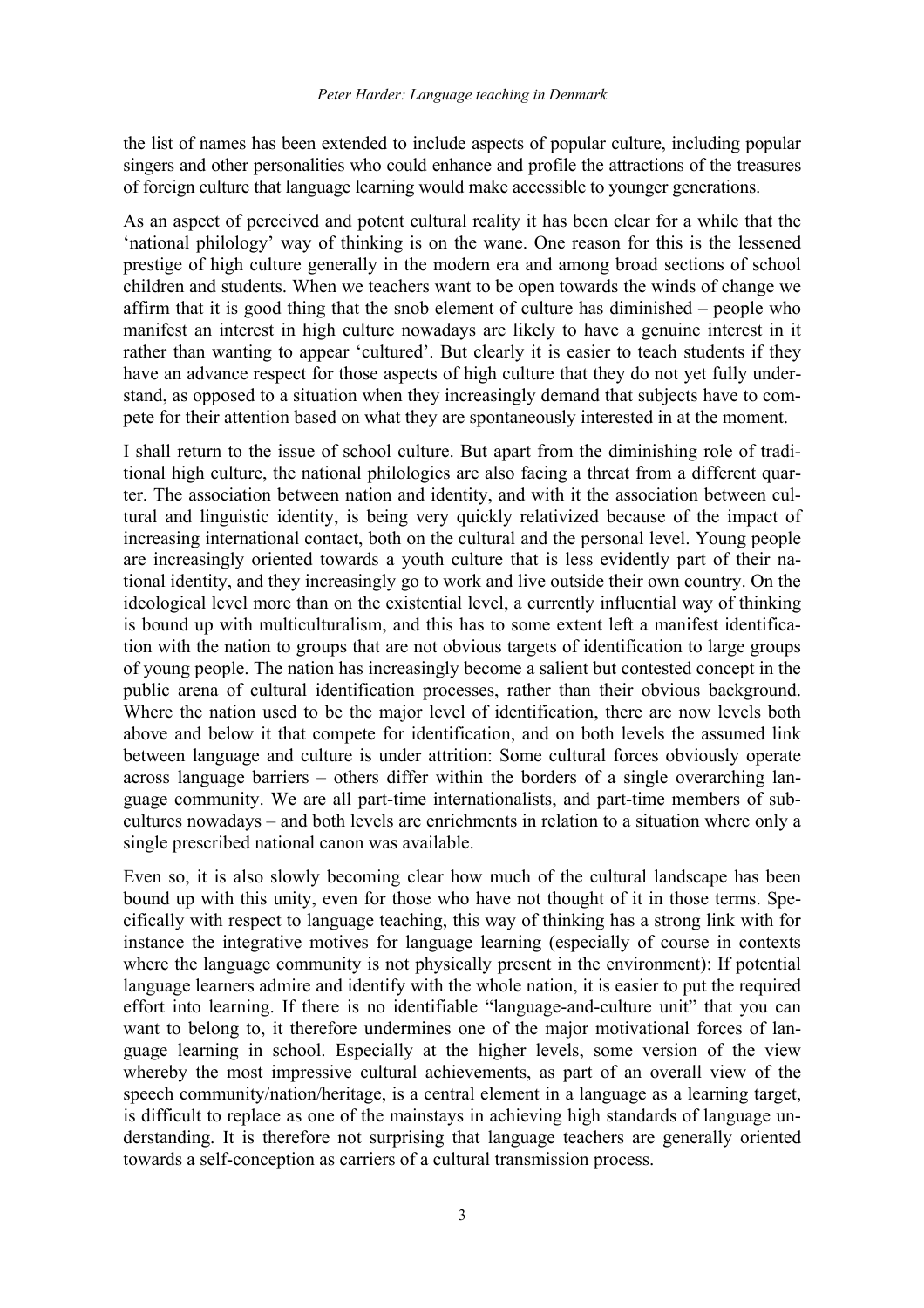#### *EFNIL Annual Conference 2005*

In its more contemporary versions, however, this view has had to co-exist with the view of languages, as the object of language teaching in schools, as primarily *instruments of communication*. Communication is often counterposed with 'grammar', as the main element in the transition from old-fashioned to modern methods. In that perspective communication is a good candidate for being the real, universally approved aim of language teaching. Thanks to my predecessor as professor of English in Copenhagen, the great Danish linguist Otto Jespersen, Danish language teaching became communication-oriented at a fairly early point.in time, and in Danish primary school this has given very good results. Around 80% of Danish citizens feel they have a good working command of English as a medium of communication (cf. Preisler 1999). The classical problem of knowing all about what one should NOT do when speaking, while being very reluctant to actually speak, is not a problem for language teaching in Denmark generally, and the good results are perhaps especially manifest in relation to English, because of the privileged status of that language in the cultural environment.

However, at this point it should be added that there is an important difference between a broad, cultural commitment to the communicative ideal of language teaching and a focused professional competence in actually doing communicative language teaching. Where the former has been something of a mass movement, high-level professional didactic competence has been a much more restricted phenomenon in the Danish educational landscape. The broad cultural version of the communicative 'turn' was in tune with influential strands in Danish tradition, with ties to the towering figure of Grundtvig as the prophet of Danish educational thinking. The living, spoken word, the key element in the 'school for life' as Grundtvig called it, as opposed to the 'school for death' marked by rote learning and dead languages. But this way of thinking about education has not fostered an emphasis on professional teaching skills, to some extent quite the opposite – since the key element was the emphasis on a caring environment and teaching on the child's premises, letting the child develop in accordance with her own interests and dispositions. In this approach, communication was to some extent identified with 'existential' communication of the kind that the child would spontaneously engage in, and only secondarily a skill defined in terms of what the targets of teaching were.

Therefore one needs to be aware that there are two rather different things being talked of as communication-oriented language teaching. By far the most common one is the broad cultural version, which is not driven by any well-defined didactic conception, but whose main feature is that the success of language teaching is measured for most teachers by the extent to which they can actually get the students to communicate actively in that language during teaching. This aim has of course had consequences for the nature of the content that language textbooks and teaching strategies draw upon. Rather than traditional high culture, a communicative aim favours the type of content that goes with naturalistic settings and everyday activities and concerns. Whatever the merits of this broad strategy, it is necessary to be aware that compared with the content associated with the high culture canons of the national philologies, it has resulted in a considerable loss of prestige for the language subjects (as also noted by Professor Raasch, speaking at this conference).

This loss of prestige has made itself felt both among students and in the educational system generally. Where there used to be a sense that those who were culturally and linguistically up to reading the classics in the European languages, had achieved a 'cultural capital' (with Bourdieu's term) that was equivalent with that of science and mathematics,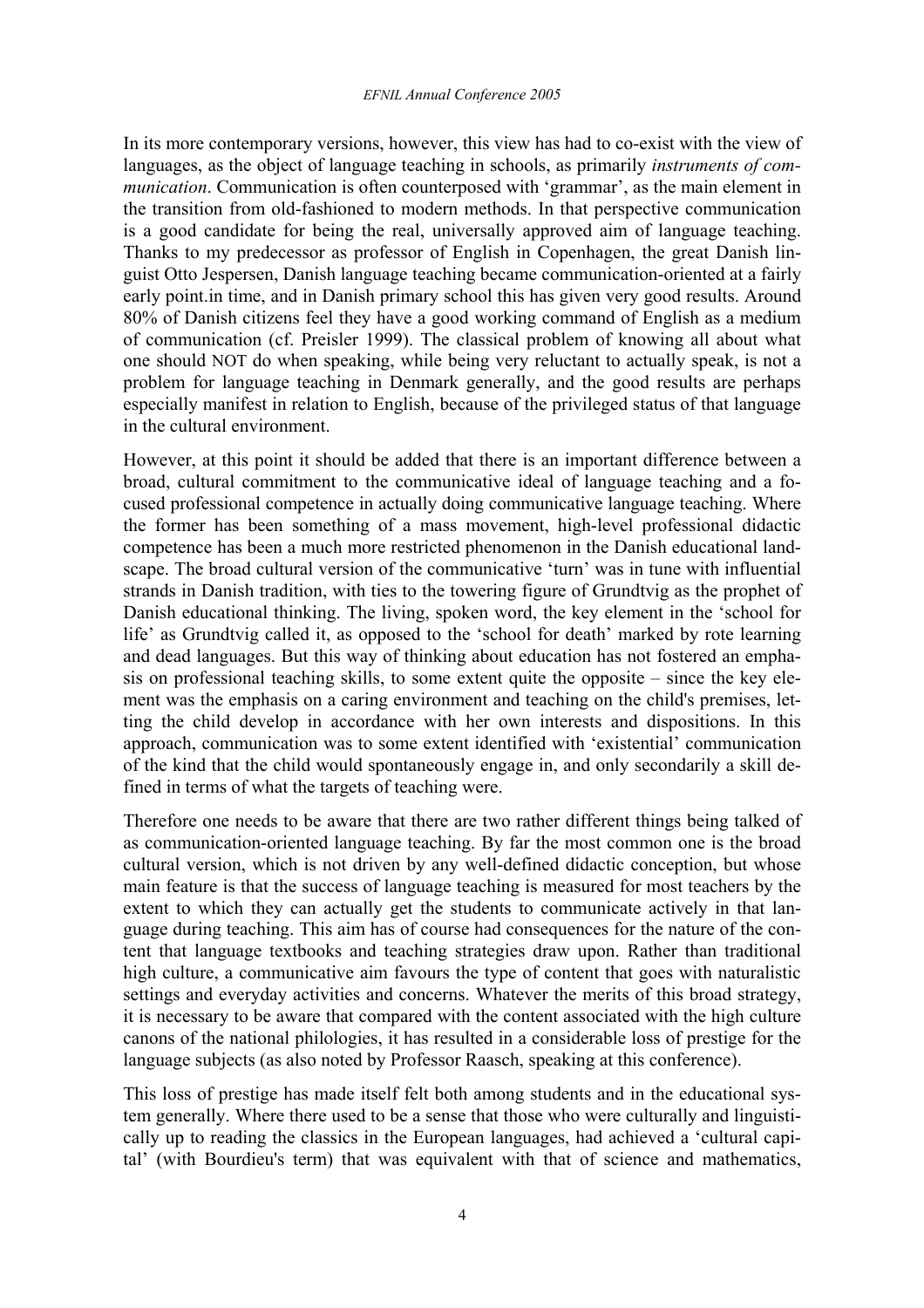language classes to some extent became associated with endless sequences of small talk, where the role of the content was reduced to being more or less successful input to that activity. In the seventies, when the cultural climate was strongly oriented towards social deprivation and suffering, the teaching of German went through a phase that was metonymically named after a book, namely "Wir Kinder vom Bahnhof Zoo", the memoirs of a young drug addict, which stands for a phase of cultural content that many German teachers remember with a shudder.

One of the consequences was that a sense of progress virtually disappeared from many language classrooms. Taking a language class tended to give a sense of 'more of the same'. Reading the learning targets in official documents, it was often difficult to see any difference from seventh year in primary school and university levels: It was more or less a matter of being able to communicate adequately and fluently in the target language. Professional didactic competence in communicative language teaching should of course not be blamed for this development – and is of course something teachers ideally should have no matter what the cultural dimension of language subjects might be. The problem was in the sense of what the core content of language teaching was.

This rather unclear situation has generated a dilemma for language teachers that has to do with the cultural issue. On the one hand, there is suspicion based on the core aim of communication against the aptness of inherited cultural content as a vehicle for class discussion, and an orientation towards content that is inherently attractive to the students. This includes contemporary culture, including media, computer games etc. This has gone with an assumption that communication is an attractive goal because it is seen as *easier* than learning grammar, without a counterbalancing emphasis on how complex issues you need to be able to talk about, making language subjects either nice and harmless, which is sometimes the case for English, or if they were not nice and harmless, then a legitimate object of stubborn resistance, which is sometimes the case for German. On the other hand, there is a feeling that language classes should have something to offer that goes beyond the everyday issues that students know in advance. With communication understood as everyday oral communication, and the tourist situation as the most immediately obvious naturalistic arena, one may ask how essential the role is that the foreign language can claim. This sceptical attitude towards the broad communicative current in language teaching, however, has not generated a clear alternative positive focus. This question, again, is especially critical for foreign languages other than English. This unresolved identity situation was an important part of the background for the committee that I mentioned above.

#### **2. The globalization question**

This situation is thus problematic. In the old days, when I was a child, the identification between language and nation also meant that all languages were essentially equal. In the last twenty years, as everyone knows, this situation has changed drastically, and English has become the primary medium of international communication. The situation in which you had to learn German to speak with the Germans, Russian to speak with the Russians, etc., has been replaced by a situation in which the way it presents itself to many people is that you have to learn English to speak with the world.

As widely recognized, and also as reflected in the language policy of the European Union, the view that English is all you need is a simplistic picture  $-$  a 'stereotype' of the kind that is familiar from the literature about the everyday awareness of linguistic variation as op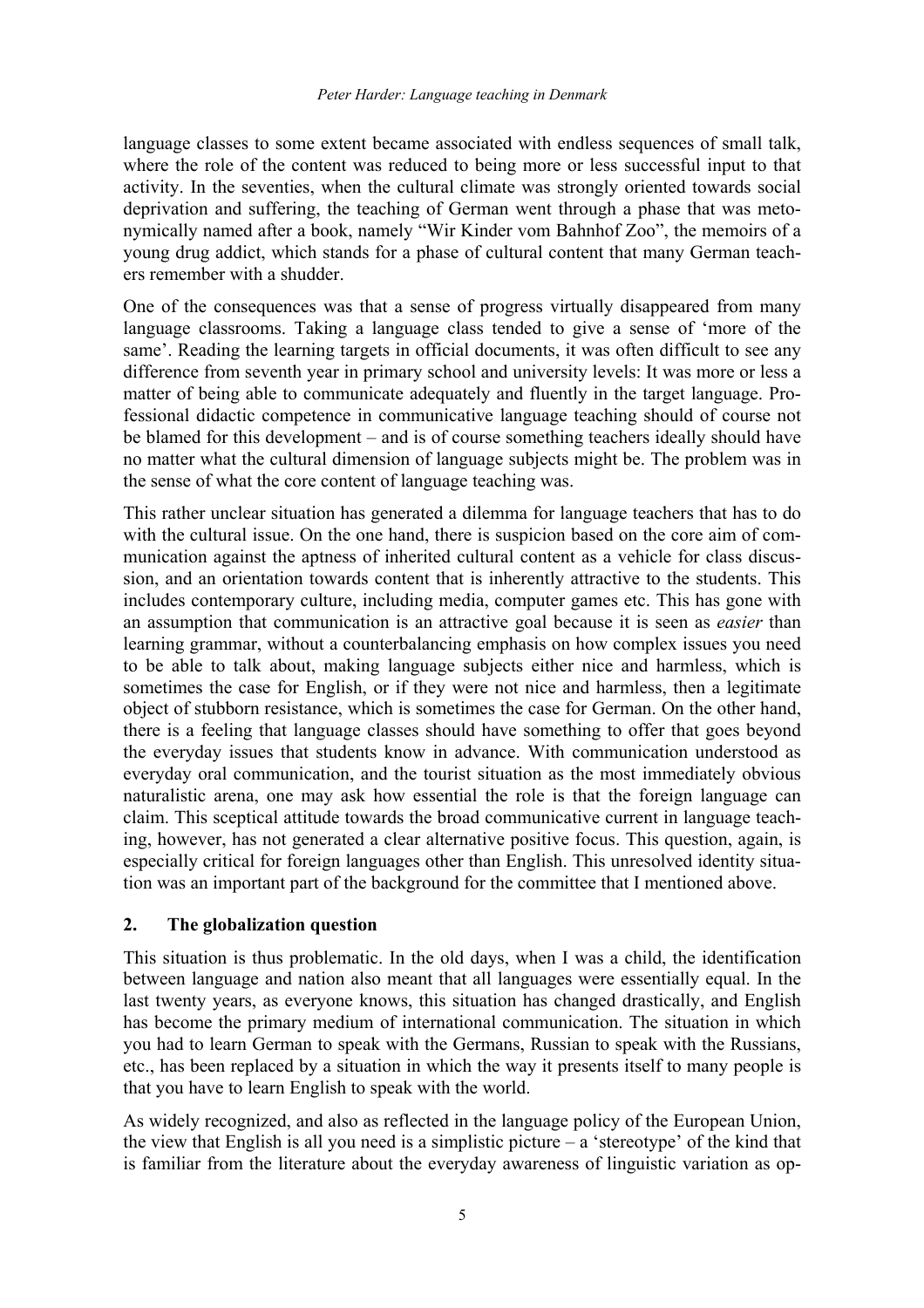posed to the realities of actual variation. What is clear is that English is carving out new domains for itself as part of internationalization processes involving commerce, education, politics, among others. This does not mean, however, that national languages in general are on the way out. Although languages are dying out at an alarming rate, no one suggests that this is likely to be the immediate fate of the national languages within the European Union, for instance. The question that needs to be addressed, then, is what the status and role of national languages are going to be in the future for which we need to prepare the coming generation of students.

In order to discuss foreign language teaching, you therefore need to develop a new understanding of the role of the mother tongues in the new world of International English. An increased level of sociolinguistic awareness is therefore required in order to discuss language issues: the question of which language to choose in which situation, which could be successfully suppressed in the age of monolithic national languages, now becomes inescapable in the linguistic everyday life of an increasing number of citizens.

The first arena to consider is the domestic one, which raises the question of domain loss. For instance, it may be asked, will all higher education be in English in the foreseeable future? This question falls outside my purview in this article, but the premise on which my argument is based is that we should base our understanding of bilingualism on the national level on experience with bilingualism at the individual level (cf. Phillipson & Skutnabb-Kangas). Depending on circumstances, having to operate with two languages can either enhance or improve the individual's linguistic coping skills. In one case, which has been described as 'semi-lingualism', the individual is fully proficient in neither of the two languages – in the other, he is in both of them (and command of one leads to increased awareness of the possibilities of the other language). National policies should reflect an awareness of the risk of the 'neither-nor' situation and take active measures to avoid it. The first prerequisite for doing that is to avoid a battle between the two languages, either by seeing English as the enemy or by seeing the national language as a folkloristic relic – and instead make sure that steps are taking to ensure a situation where the society has two vigorous and fully functional languages living side by side.

Such a policy should also be taken as the foundation of foreign language teaching. In nations with the kind of bilingualism that is characterized by English being used in a number of situations that call for international transparency, there will be a range of contexts, also beyond hearth and home, where the national language is being used for core areas of communication. The type of communication for which international English is appropriate is thus likely to remain a fairly narrow strand in the whole web of communication in a country. A belief in the sufficiency of English as sole foreign language would entail focusing on this type of communication to the exclusion of all others. That would be a continuation of the narrow (instrumental) view of communication as a goal of language, comprising (in addition to tourism and the newest computer games) a strictly professional domain: learning to handle the basic mechanics of relations with the rest of the world, just as everybody else round the world does.

Instead, we should understand the linguistic complexity of Europe as approaching a type of linguistic complexity that is familiar from the third world – one in which a number of different languages are within the purview of one's interests for a variety of different purposes. This calls for a set of policies to cope with the necessary upgrading of language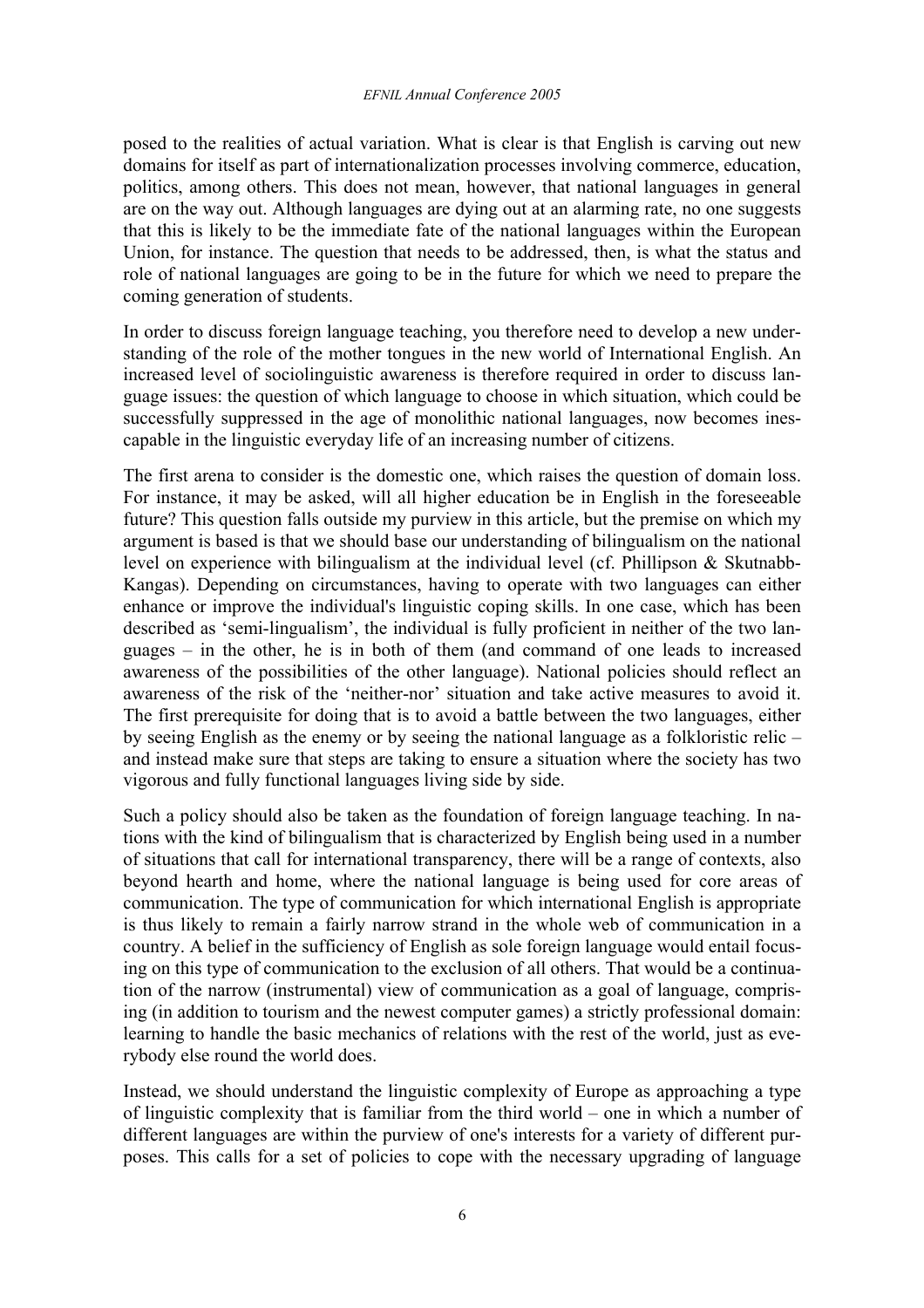skills. Globalization does not simplify the language situation, on the contrary: just as in the identity issue, we need to become aware that there are languages at different levels, instead of only one at the national level.

As part of that new complexity, globalization raises challenges of understanding and enrichment that make it increasingly important to invest in the ability to understand what others think and feel when they are at home. But it is not obvious to all that there is a step beyond the obvious need for English. This raises the issue of the cultural content of understanding in a way that goes beyond a simplified view of communication as the only goal of language teaching.

# **3. The teacher authority/work ethic issue: Why should students work harder than they want to do, merely because that is a prerequisite for acquiring high-standard language skills?**

This emphasis needs to be addressed in an educational climate where the question of what is good for the students can no longer be addressed without taking into consideration the opinion of the students themselves. This is of course a moral as well as a practical imperative, and a great advance for humanity. Nevertheless, as all teachers will recognize, it also complicates the life of teachers and educational politicians considerably.

A few years ago I co-authored a book entitled 'The school on free wheels' (Bugge/Harder 2002). The point was to prise apart a symbiosis of two views which had become welded together in the educational debate: the belief that education should operate in the interest of the students rather than the interest of the 'system' – a point of view that no one wanted to disputes – and the belief that educational goals must always be defined – or at least accepted – by the students themselves, on a day-to-day basis, in order to be legitimate. An unintended consequence of this confusion was that it was widely believed that if the students did not feel motivated to achieve a particular goal, then either the goal must be wrong or the teacher must have done something wrong. This belief was reinforced by the very visible existence of high-profiled cases of the system imposing arbitrary demands on students and on teachers doing things that were objectively wrong. There is every reason to dismantle obsolete requirements and make efforts to improve teaching.

However, because of this confusion the development from the old arbitrary authoritarianism towards a school catering to students' real needs had an unforeseen fellow traveller in the form of the set of expectations created among students who no longer lived in fear of what a harsh world would force upon them. The mindset that filled the void was not in all cases that of eager young learners all set to learn everything they felt they needed to understand the world and improve their chances of interesting, profitable and personally fulfilling employment (as idealists had expected). For students who had no experience of personally fulfilling participation in education, and also for those who had such experience but who felt that there were other activities that were even more attractive, education simply dropped far down in the perceived hierarchy of personal priorities. The world of 70-channel-TV, computer games and the internet is also a world in which the school as a preferable alternative to boredom or hard work at home has all but vanished, and instead it is faced with ever fiercer competition for students' attention and interest. Briefly put, education became a commodity, part of the set of choices facing young consumers. Instead of setting their own educational goals, would-be students increasingly put goals other than educational ones first.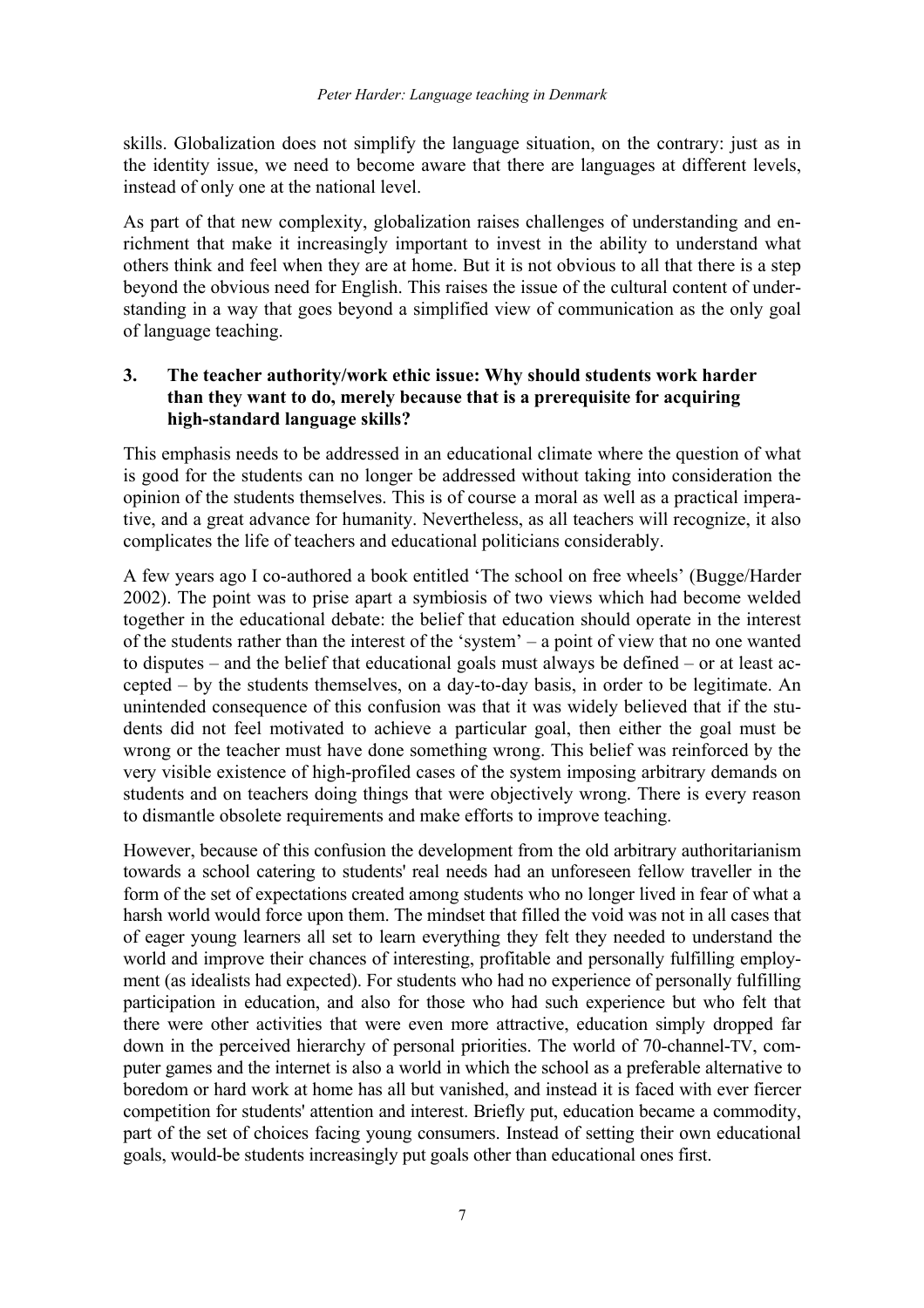This means that the most important requirement of school subjects, as part of everyday school life, became that they were *sexy*. In the perspective described above, where flagging student interest must be a sign that the subject was irrelevant or the teacher was bad, this created a strong pressure on the teacher to make the subject as sexy as possible – or live with a sense of failure and irrelevance.

This made the situation of languages deemed to be 'hard' very perilous, putting them in a position of having the same problems as the natural sciences, which are having recruitment problems all over the western world. The languages that appear to offer an easy path forward will gain – and this has been the perception of English and to some extent Spanish, which is a new language at Gymnasium level in Denmark. German, which used to be taken for granted at higher levels in Denmark, has been the chief victim of this process. The level of command of German has been on the wane in Denmark for the past generation and is likely to continue a downward trend, unless something happens to reverse the developments with respect to prestige and work ethic.

One sad consequence of this development is that German and French texts can no longer be assigned as readings at Danish universities – the students are no longer willing and/or able to read them. When I began to study at the university (doing economics, as it happens), there was a German text that was used because it was the best (as it was patiently explained to raw students who were surprised that German was required). Such students went away slightly ashamed and went home to their parents to retrieve their German-Danish dictionary and got on with it. This no longer happens, also because it would lower productivity (and teaching at Danish universities is financed on a piecework basis). There used to be a specific requirement in philosophy that the philosophical tradition from Kant onwards had to be studied in German, but no longer.

To do something about this situation requires a rethinking of the role of the school and of the teacher, which is difficult because of the ideological mindset whereby hard work is associated with authoritarianism. The process is under way in Denmark, which I think has gone to greater extremes than most countries in accepting non-performance in the name of student-centred education (the problem also has to do with youth culture, where Denmark has the unenviable position of being the country in which young people drink more alcohol than in any of the countries with which we usually compare ourselves). It also has to do with what one can achieve at the political-administrative level, which brings me to the next section.

## **4. The educational administration and policy issue: How can overall aims and purposes be implemented in a way that connects with reality on the ground?**

At the administrative level, there is considerable good will towards language education. The EU policy of one plus two has universal acclaim, and it is also generally accepted that there should be options at secondary level for doing more languages, as has been the tradition. However, if the dangers that I have mentioned are to be effectively combated, good will is not enough. This is true especially for models that offer choices in ways that have not been carefully constructed to ensure choices of equal *quality.* If school subjects need to be popular, and popularity is strongly negatively correlated with perceived difficulty, unintended consequences will follow.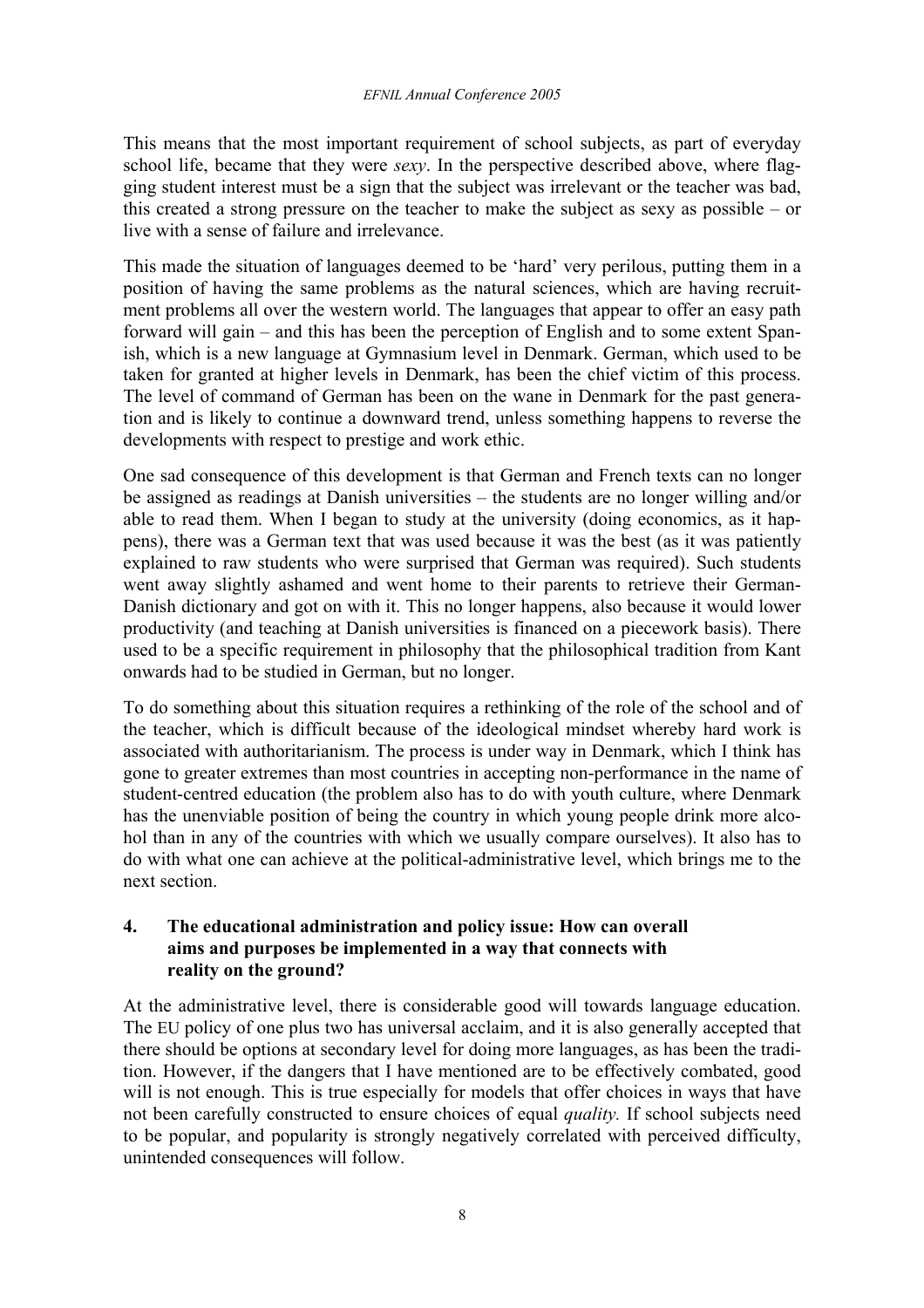This has come out in the new model for 'gymnasium' (upper secondary level) education. A new model has just been introduced in which the idea was to force students to choose two languages that they would learn to a higher level than before. Thus it was no longer allowed to drop a language that you had taken for three years in primary school (either German or French), possibly without really being able to use it, in favour of starting with a new language (that you would then have for two years at upper secondary level, still without reaching a very high level).

The idea was that if you dropped the primary school language, you would have to choose a language that offered an intensive course instead. Thus there was no intention to downgrade languages (rather the opposite) – but in fact, cutting out the soft options (in conjunction with other changes, one of which was that there is now no longer a special 'language line', because of the low prestige to which it had sunk, cf. above) turns out to have the consequence of reducing language teaching instead of getting the hard options to replace the soft ones. People simply cut down on their language choices instead. The minister is aware of this problem and is interested in finding ways of counteracting it, but we are only in the middle of the first year of the reform, and no one can say with any certainty what the outcome will be.

Another point where official regulations meet reality in unforeseeable ways is the wellintentioned move towards specifying more clearly what targets should be achieved at different levels. New standards of progression have been introduced, in harmony with the thinking expressed in the EU and Council of Europe levels levels. However, these targets are not reached merely by listing them as the official standards, as everybody knows. To make sure there is a link with reality on the ground, the government is introducing a programme of testing – but it has turned out to be more problematic than anticipated to develop testing that would do the job. And again, as everybody knows, testing in itself does not solve the problems. Unless the teachers have the hours as well as the professional skills necessary to bridge any gap they may be revealed between learning targets and student performance, tests are without effect – or may even be harmful because, as has been alleged in the case of the education system in the US, teachers scramble to get the students to beat the tests (in order to avoid trouble) – throwing all other educational goals to the winds.

In politics, this coincides with the 'spin' issue: increasingly, the battle focuses on making things *look* good, while resources invested in making them *be* good show no similar dramatic increase. Thus there may be no great interest in registering discrepancies between aims achieved on paper and aims achieved in the classrooms: from headmasters to ministers, protecting the organization against adverse publicity is becoming increasingly important in increasingly market-oriented educational systems. If the competition between appearances and reality (*Schein* vs. *Sein*) continues to increase the premium on the former, it will not benefit subjects that are already in the grip of market forces on the ground.

#### **5. The didactic issue: How can we create an improved professional tool kit for future language teachers?**

Many of the issues above involve problems that end up on the language teachers' desk – whatever we (or she) may want or think. Together they have made the language teacher's job very much more demanding than it used to be in the good (bad) old days of the grammar-translation method. Unfortunately teacher education in Denmark has not upgraded the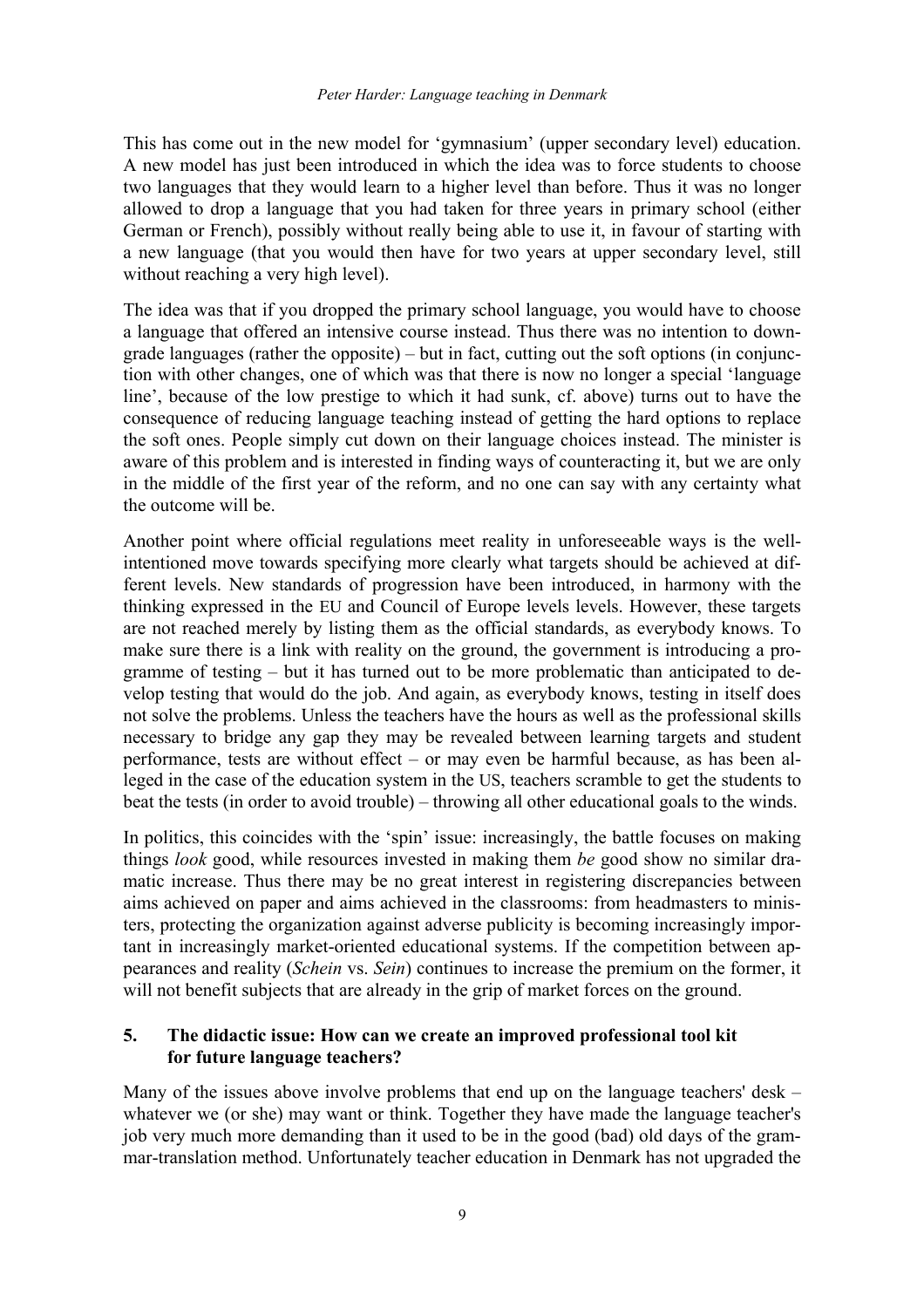teachers' didactic equipment to an extent that matches the development in the challenges she faces. From a situation where everything about the language as taught in the classroom was fixed in advance and the teacher had the power, we have reached a situation where everything is fluid and negotiable on market terms – and clearly the teacher needs a much greater range of options in order to stay ahead of the game.

Sometimes increasing demands on professional skills are viewed with suspicion by teachers, because they are couched in management-like terms – as if the very personal job of dealing with the learning process of children and young people could be 'handled' by impersonal quasi-technological devices of the kind that come and go with pedagogical fashions. However, the point is obviously not to replace personal understanding with impersonal professionalism. Rather, the idea is that the range of options that the teacher has with respect to measures designed to achieve his or her personal aims should be increased, along with a professional knowledge of what has been tried and what works.

Unfortunately, knowledge of that kind is rather thin on the ground in the educational landscape in Denmark. Didactics has been the poor country cousin on the one hand of academic content disciplines and on the other hand of core pedagogic disciplines which have been more concerned with underlying psychological and institutional issues than with the mundane question of how to make things work in the classroom. At all levels, including those where one would look for people to teach the teachers, didactic knowledge is in short supply. There lies one of the major challenges for the Danish education system.

To this problem is added that there is no funding in sight that would make it possible to offer teachers upgrading courses (were they available in sufficient number) on an inservice basis. There is a growing awareness of the issue, and like everyone else, we are looking to Finland for long-term solutions. A central part of what is needed is to try to emulate Finland in enhancing the prestige status of the teaching profession, and various attempts to upgrade teacher training are under way.

# **6. The white paper**

Three years ago I shared the chairmanship of committee in the ministry of education to try to formulate the 'core identity' of the foreign language subjects in Denmark across the curriculum. Other committees were set up for mother tongue teaching, sciences and mathematics, and the committees had a fairly close collaboration because they turned out to share some basic ideas. We were all concerned to provide the fashionable buzzword of 'competency' with a solid core of meaning, because we felt that it embodied a good point, although it was also often used in a way that reflected a measure of hot air and hype. We were sceptical, for instance, of the type of thinking that was at one time very popular, where competency was contrasted with academic knowledge, implying that one should go for the former rather than the latter.What we believed was a real step forward was the basic idea that school subjects ought to be judged on the basis of what they enabled students to *do*, rather than on the basis of what they had been *through* at school. At the same time we believed that no education could be set up unless you assumed that there was some relation between what you could do and what had been required of you while you were in school.

The language committee therefore introduced a distinction between a level of *qualifications* built on what in Danish is known as "the four skills": receptive and productive capacity in the spoken and written medium. In making the level of qualifications more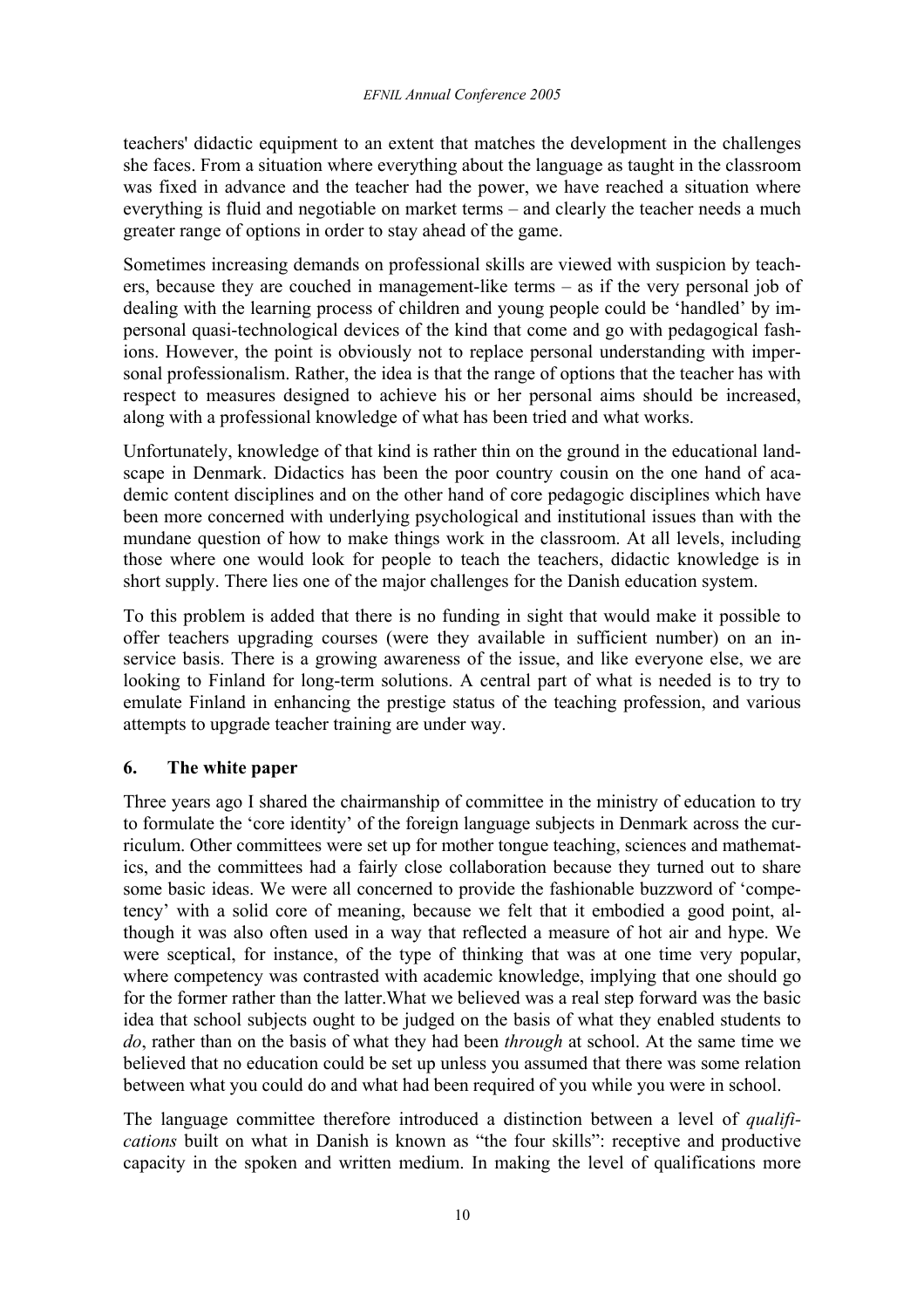precise, we made extensive use of the work done in the EU as well as the council of Europe. We also advocated an increased use of testing specifically in the area of vocabulary, not as a way of awarding *marks* to the students, but as a way to be more precise about measuring *progress*. We were very concerned to avoid the situation in which all students learn is how to beat the tests, so we suggested that tests should be spread over the year, avoiding competition among the students for the best testing scores and maximizing the desire of each students to achieve a steady standard of progress, so that the relevant comparison would be with one's own previous score, not with the scores of other students.

We also tried to assert the principle that all teachers should have both the right and the duty to be on a continuous path of in-service training, and no major new development could be implemented without one responsible 'ringleader' at each school being equipped to spread the word on the new elements – including testing: if teachers do not know how to handle the information provided by testing it is not going to make any (positive) difference.

Returning to the level of 'competency', the committee fleshed out the concept of 'competency' as a goal in foreign languages in the following way – which is simultaneously our bid for defining the necessarily complex identity of foreign language subjects in the future we are facing. Among a number of different suggestions we suggested that there were to be four key competencies which between them defined the aims of a foreign language subject. Students should practice the use of languages and texts in the following ways, as (or as vehicles of):

- Windows on the world,
- Communication (with specified target groups and situations),
- Aesthetic discernment and response,
- Intercultural competence.

The reason we put the use of 'language as a window on the world' first has to do with a desire to stress the role of reading, also as a dimension which has achieved new significance as part of the information revolution: Written information is now available in unimaginable quantities from the students' desks, rather than something that you had to buy or borrow books to get. Receptive skills have generally taken second place in the general awareness of language after the ability to express yourself orally; and although we did not want the question the significance of the oral revolution in language teaching, we believe that there was a need to adjust the balance. Being able co communicate fluently in the here-and-now is the most basic and elementary skill in language – but it is also the most difficult skill when it comes to a foreign language, and the one that becomes rusty first unless it is practiced. In contrast, once you have learnt to read a foreign language, the skill basically stays with you forever.

The importance of developing a 'window on the world' competence is particularly central when it comes to the role of foreign languages other than English. There are many good reasons why non-fluent Danish learners are likely to switch into English for purposes of immediate communication when they meet speakers of German or French, for instance. The most important is that if you speak English, you are meeting on equal terms – while if you speak the other person's mother tongue, you are putting yourself at a clear disadvantage. If, heroically, you decide to speak German or French (and I speak from personal experience) – even if you get into your stride (such as it is), there is always the risk that just when you try to make a particularly important point, you may hit a patch of stammering and gibbering ending in a humiliating retreat into English.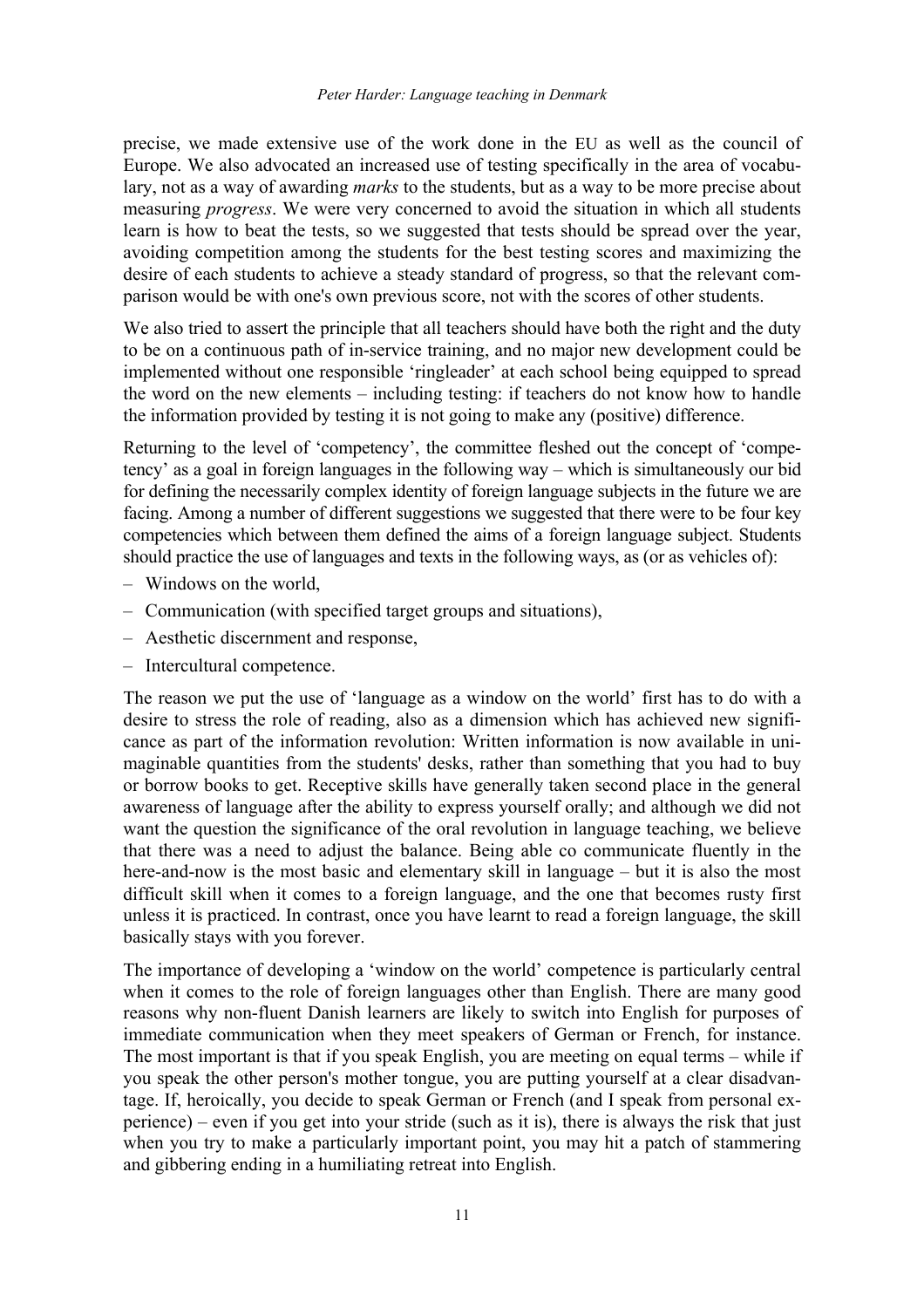The situation is very different when it comes to using language as a pathway to understanding what goes on in other speech communities. The rise of a special type of international communication for which English is the appropriate medium does not mean that you get access to all the interesting things that go on in other countries via the medium of English. We need to have a way of understanding other people also when they are at home – and here the need to understand the languages of other countries is not very much affected by the rise of international English.

The same is true *a fortiori* for the third dimension, that of learning to approach texts from other languages (from rock music via traditional songs and stories to the crown jewels of the national canons). Also here, the competency dimension provides a new perspective. The traditional view of culture was at risk of being perceived as an essentially passive possession which belonged to the teacher and not to the students. In contrast, the capacity for aesthetic response, viewed as a type of skill that the school aims to foster in students, relocates the issue as belonging in the space between the student's background and interests and everything the foreign language has to offer. The message to students is: we do not want you to see foreign language texts only as instruments. Part of your ability to deal competently with them is to use the whole extent of your sensibilities to learn to appreciate the special flavours, nuances and perspectives that are associated with foreign languages, especially in texts written for aesthetic appeal.

Intercultural competence also involves a rethinking of what is going on in a foreign language classroom. The traditional assumption was that the classroom was a little pocket of (e.g.) 'Frenchness' – but in fact a more realistic assessment is to see it as a place where two cultures and languages meet and understanding has to take place in the troubled territory of uncertainties and uncharted ground. Instead of seeing this only as a defect, from which you can be saved only when you reach the haven of near-nativeness, there is a point in saying that this type of situation is something you have to live with in the modern world. Chances are that there will be an increasing number of situations in an increasingly multi-ethnic Europe where you have to navigate without being able to rely on your own cultural bearings, and where you have to sharpen your ability to reinterpret, pick up hints, ask for clarifications and expand your understanding as you go.

Tolerance is often mentioned as one of cardinal virtues of intercultural understanding, but I would like to suggest a slightly different focus. For one thing, there may be things in foreign cultures that you find intolerable, and rightly so (as there may be things about people in your own culture that you cannot stand). What matters in the context of intercultural communication is the willingness to enter into a process of gradually developing and redefining cultural assumptions. As things change, we need to be able to negotiate with each other what premises are to be regarded as the shared basis of understanding – so that (on the one hand) you do not expect everybody else to have the same cultural presuppositions as yourself, and (on the other) you do not feel that you have to swallow other people's assumptions wholesale. The negotiation of meaning is also part of conversations in one's own language – but the process becomes much more demanding when it is conducted in an unfamiliar language and with frames of reference that are new. Foreign languages, therefore, are excellent instruments of cultivating this essential competence.

Tolerance does not become irrelevant, but should be seen as a necessary starting point rather than the central goal. There is something rather unsatisfactory about a relationship built *solely* on tolerance (which is brought out if you consider that tolerance is also some